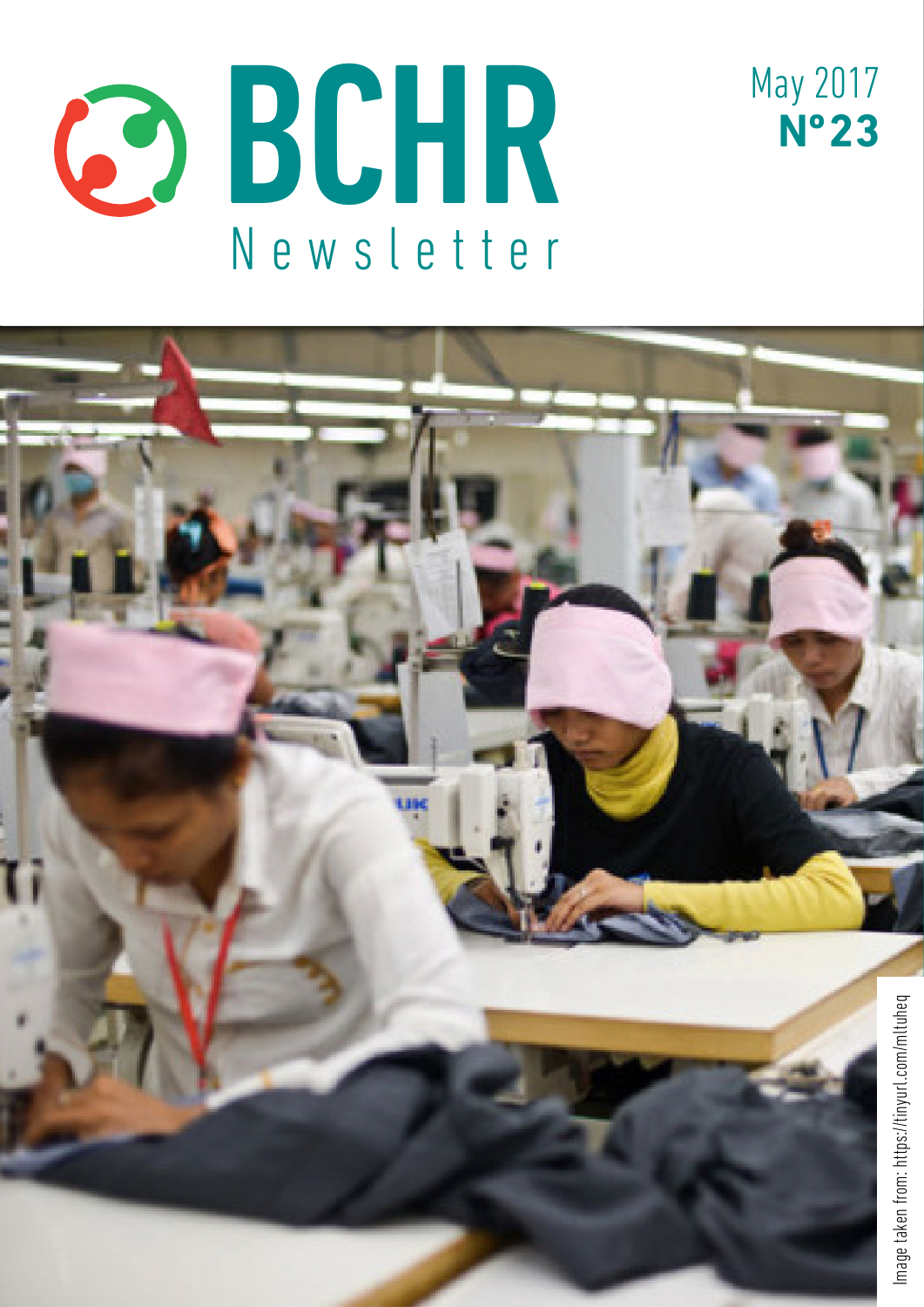## The BCHR Network

The BCHR Network is pleased to present the BCHR Update Newsletter, which provides a host of insights into the work of the network and its members. The main purpose of this newsletter is to a) share information about the work of the network and its members to a wider audience, and b) to strengthen co-operation and co-ordination between the network members themselves and with other interested parties.

- Click [here](http://www.networkbchr.org/) to learn more about the BCHR Network.
- Click [here](http://www.networkbchr.org/#!join-the-network/c24vq) for a complete list of the BCHR Network members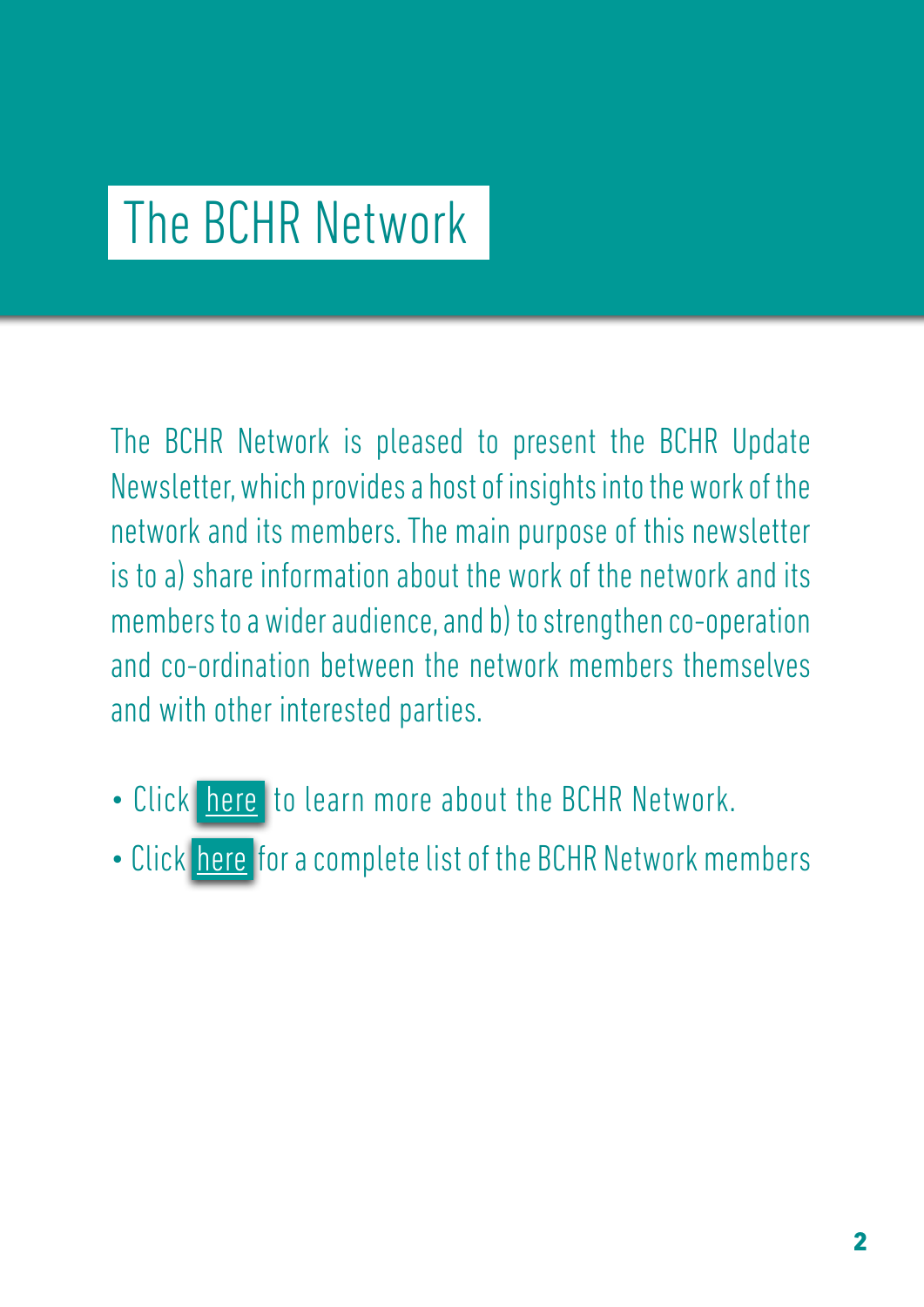# INDEX / Newsletter

| Participate in the section "Members in focus" |  |
|-----------------------------------------------|--|
|                                               |  |
|                                               |  |
|                                               |  |
|                                               |  |
|                                               |  |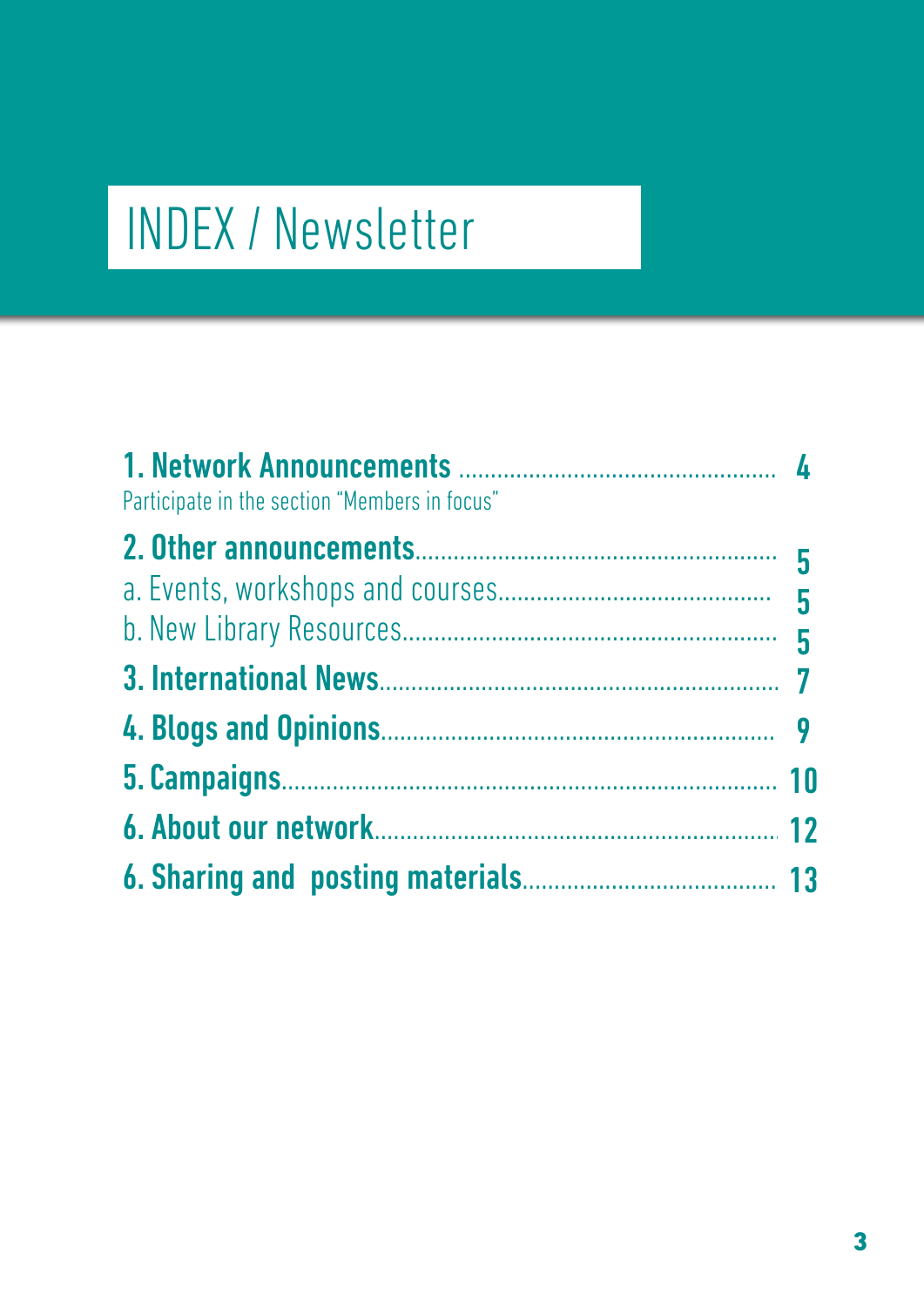## Network Announcements

We are pleased to remind you about the section "Members in focus" aimed at describing the aims and activities of our member organisations. Interested organisations are requested to send us a brief summary of their aims and activities together with the link to any public material available related to the network fields of work. To contribute to this section, please contact us at:

[maria.prandi@networkbchr.org](mailto:maria.prandi%40networkbchr.org?subject=BCHR%20Newsletter)

- Register **[here](http://www.networkbchr.org/#!join-the-network/c24vq)** to become a member of the network.
- Click [here](http://www.networkbchr.org/#!the-network/cqn6) to know more about the network.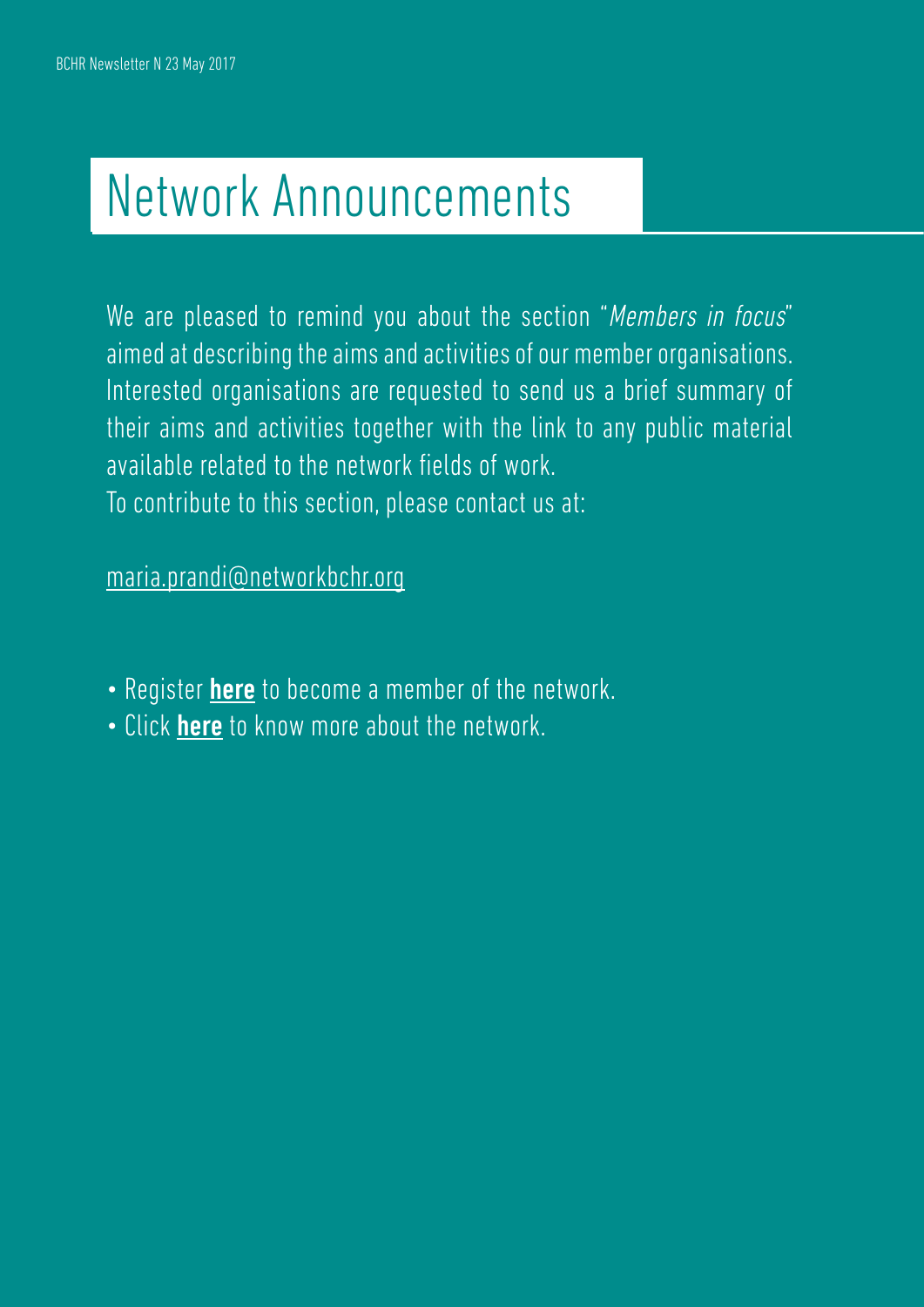## Other announcements

## A. EVENTS, WORKSHOPS AND COURSES • Private security and human rights

#### Date: 24 May

Place: Charles Clore House, 17 Russell Square, London WC1B 5JP

**Organized by:** British Institute of International and Comparative Law & Economic and Social Research Council

This event looked at the implementation of the UN Guiding Principles on Business and Human Rights by private security providers. It provided an overview of the regulatory framework and international developments, considering the role of certification bodies, and common challenges along with emerging practices to address them were discussed.

[Learn more](http://www.biicl.org/privatesecurity)

## B. NEW LIBRARY RESOURCES

### • The Rule of Law and the Access to Justice in some of the Recent and Key British Decisions

#### Author: Francisco Javier Zamora Cabot

On this write-up, the author explores the recent ruling of the Belhaj v. Straw case and its implications for businesses in the human rights field.

#### [Learn more](https://tinyurl.com/mrahh4u)

### • Monitoring Human Rights in Global Supply Chains

#### Author: BHRE

This policy paper examines the issue of monitoring in global supply chains. The 'governance gap' in these supply chains, in which there is limited regulatory and contractual oversight of standards in the lower tiers of production means that it can be difficult to secure the human rights of workers within given supply chains. The problems still persist despite more efforts on instruments

and initiatives to address supply chain failures. This paper in-turn offers series of recommendations necessary in the development of more effective approaches to monitoring.

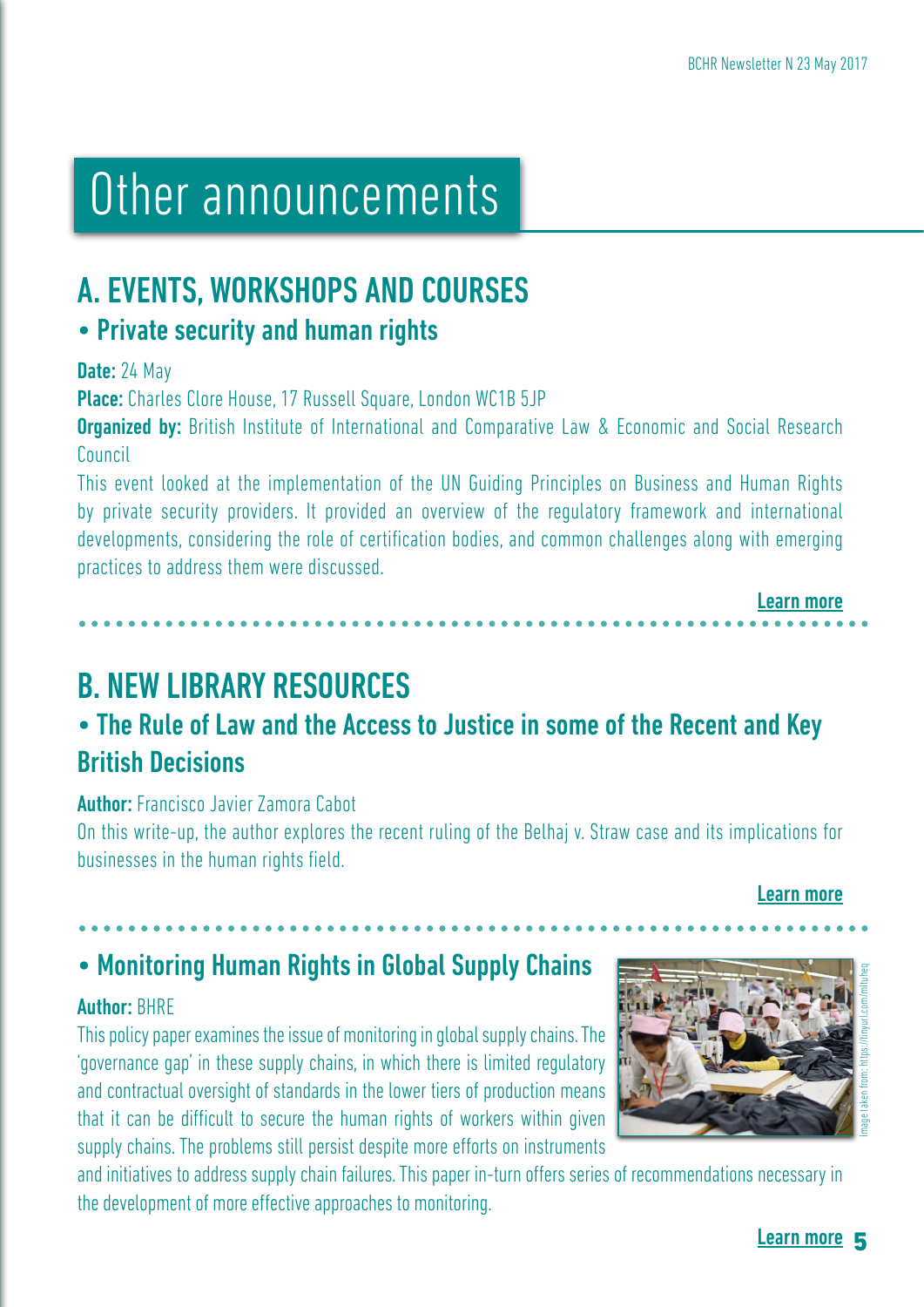## • Best Practice Guidance on Ethical Recruitment of Migrant Workers

#### Author: Interfaith Center on Corporate Responsibility

The purpose of this emerging Best Practice Guidance on Ethical Recruitment of Migrant Workers is to highlight the progress some companies have made on these fronts that may serve as models for companies looking to implement ethical recruitment policies and contribute driving change at the recruitment agency level. Examining selected companies in high risk sectors, best practices in the development of corporate ethical recruitment policies are analysed, identifying possible improvements.



[Learn more](https://tinyurl.com/lu29bvn)

## • South African Banks Footprint in SADC Mining Projects: Environmental, Social and Governance Principles

#### Author: Michael Abinare Milazi

This paper sets out to critically consider the effectiveness of Environmental, social and governance principles implemented by South Africa's banks when they fund mining projects in the Southern African Development Community region. The study evaluates the ESG frameworks used by each bank and, given the significant market share, aggregates this information to present a picture of the effectiveness of these frameworks.

[Learn more](https://tinyurl.com/k49cet7)

## • Human Rights Reporting: Are Companies Telling Investors What They Need To Know?

#### Author: Shift

This research assesses 74 of the world's largest companies from different sectors on their maturity in reporting on human rights.

[Learn more](https://tinyurl.com/l3d2g7y)



• Shock Monitor is Live

#### Authors: NOVACT

The Shock Monitor, powered by the International Institute for Nonviolent Action (NOVACT) is a project based on the coordination of experts in gathering and providing key information in an interactive database on the affairs of Private Military and Security Companies (PMSC). A collaborative research tool aiming to generate an all-round experience connecting international and field researchers by providing an online databank to share factual data on PMSCs, their clientele, operations and human rights violations.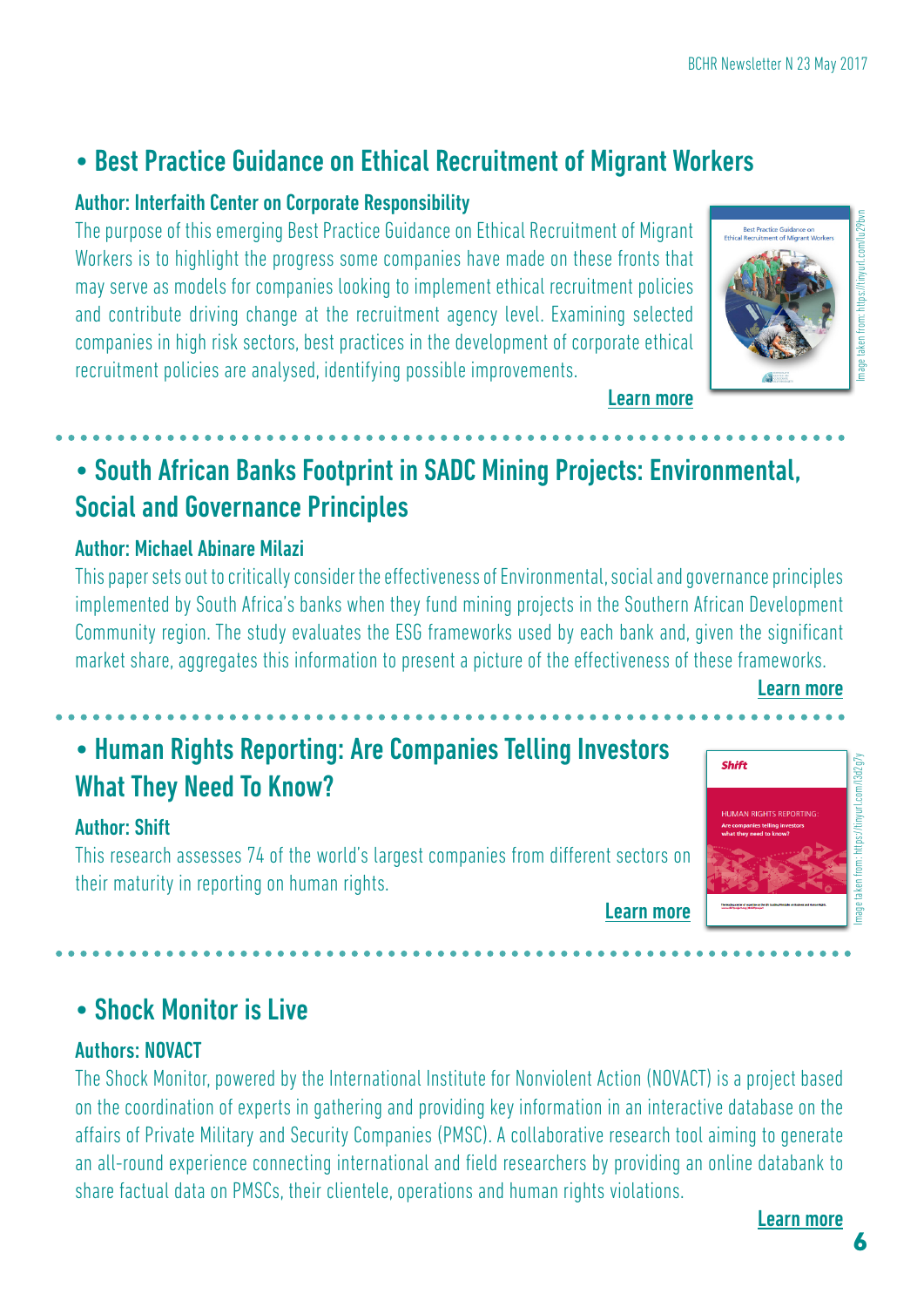## International News

### • MEPs Call for EU Rules on Private Security Companies

#### Date: 03 May

#### Source: European Parliament

Foreign Affairs Committee and Defence Sub-Committee MEPs advocate EU-wide rules on private security companies (PSCs). The use of private contractors must be limited to logistical support and the protection of installations and only EU-based PSCs should be contracted for protection tasks abroad, say MEPs.

[Learn more](https://tinyurl.com/kq8s4mj)

## • Ecuadorian Indigenous Leaders Deliver Letter Calling on China to Abandon Oil Drilling in Their Territory as Ecuador Faces U.N. Review

#### Source: Amazon Watch

#### Date: 01 May

Indigenous leaders Manari and Gloria Ushigua from the Sápara nation of the Ecuadorian Amazon delivered a letter on the morning of 1st of May, addressed to the Permanent Mission of the People's Republic of China before the United Nations in New York, in which they called on its state-run oil companies to abandon drilling plans on their rainforest territory. The Sápara are persistently opposed to oil extraction in their territory and this action occurs on the same day Ecuador faces review from the United Nations Human Rights Council during the organization's Universal Periodic Review of the country.

[Learn more](https://tinyurl.com/l3lu9xb)

### • Renewable Energy Faces Growing Human Rights Concerns

#### Date: 03 May

#### Source: Eco-Business

Legal disputes, bad publicity, protests and violence. The transition to a low-carbon economy is not without problems, with renewable energy projects — mainly hydropower — running into the same community conflict issues the fossil fuels industry has faced, a report has found. Renewable energy companies in their activities are said to be failing in meeting international standards in their engagement with local communities where wind and hydropower projects are being implemented.

[Learn more](https://tinyurl.com/lth56uj)

### • Enel Suspends Blood Coal Imports

#### Date: 04 May

#### Source: Pax for Peace

Europe's biggest energy company, Italian multinational Enel, has suspended imports of coal from the Cesar mining region Colombia. Enel CEO, Francesco Starace stated this at the annual stockholders meeting in Rome. The announcement was made in the context of investigations into the human rights impact in the coal mining region of Cesar and Enel's de-carbonization strategy.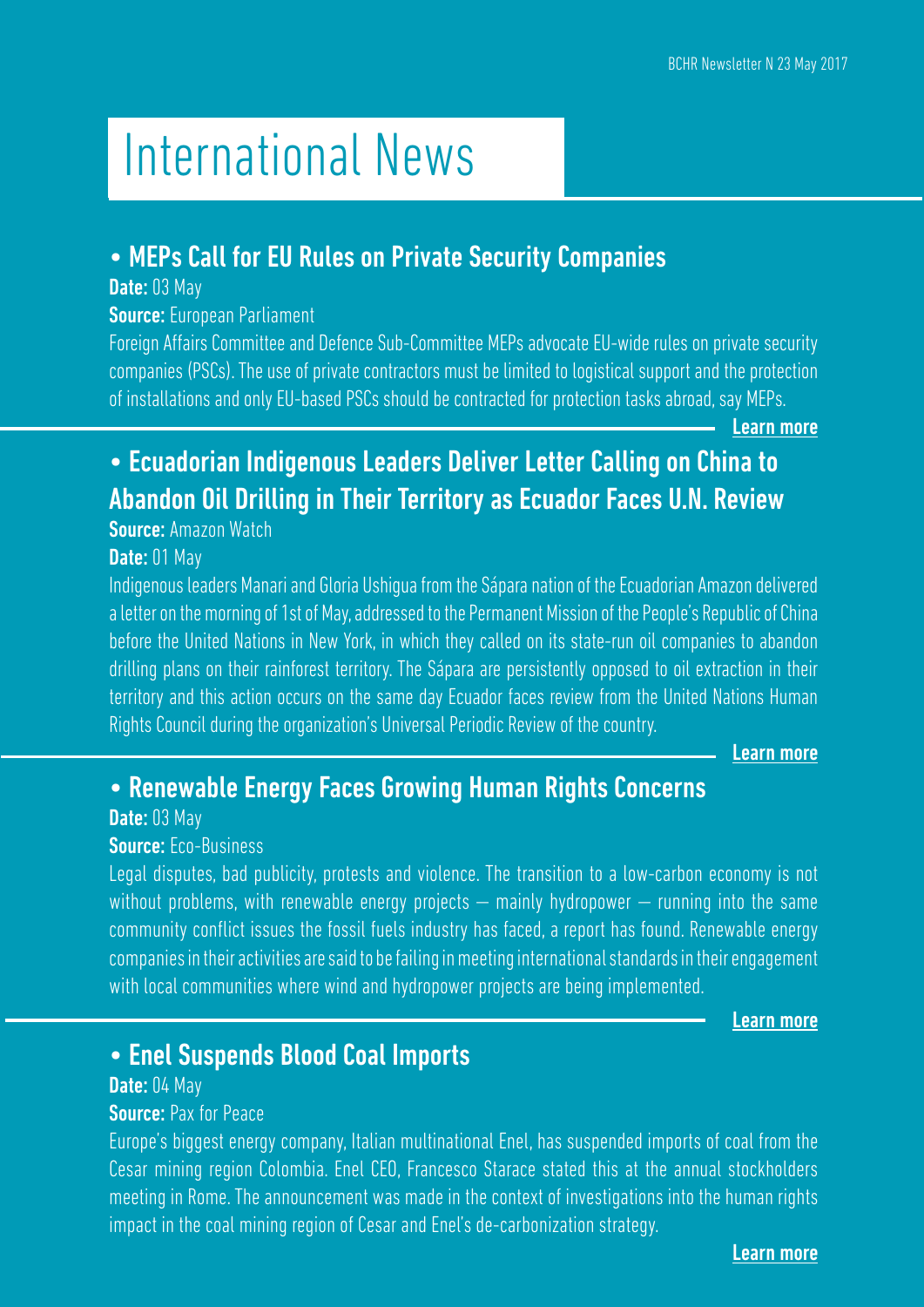### • Ips Fear 'All-Out War' vs Minorities With Generals in Duterte's Cabinet

#### Date: 19 May

#### Source: Davao Today

An organization of Moro and indigenous peoples in the Philippines, expressed fear that the appointment of former Army generals in cabinet positions will "intensify" attacks in their communities. "Roy Cimatu as Environment Secretary will bring more chaos in our ancestral lands and territories to defend large scale mining and big business interests…'" said Datu Jerome Succor Aba, co-chair of Sandugo Movement of Moro and Indigenous Peoples for Self-Determination.

[Learn more](https://tinyurl.com/k4zgbj7)

### • Standing in the Way of Extractivism: Guatemalan Community Activists Resist Meg-Dams

#### Date: 17 May

#### **Source: Toward Freedom**

The criminal charges brought against two community leaders reflect the wider campaign against activists that organize against mega-projects across Guatemala. According to their lawyers, the criminalization represents another means used by the company to divide the community. The community leaders have since 2009 moved against the construction of the Santa Rita dam over its threat of displacing the local residents if constructed.

[Learn more](https://tinyurl.com/y7wvubfy)

### • 10 More Landless Workers Massacred in Brazil

#### Date: 26 May

#### Source: Telesur

Ten campesinos (nine men and one woman) were killed by Brazil's military and civilian police on Wednesday May 24, 2017. The massacre occurred on the Santa Lucia farm in the municipality of Pau D'Arco, Para as part of an eviction order led by state forces. The victims were members of the League of Poor Campesinos.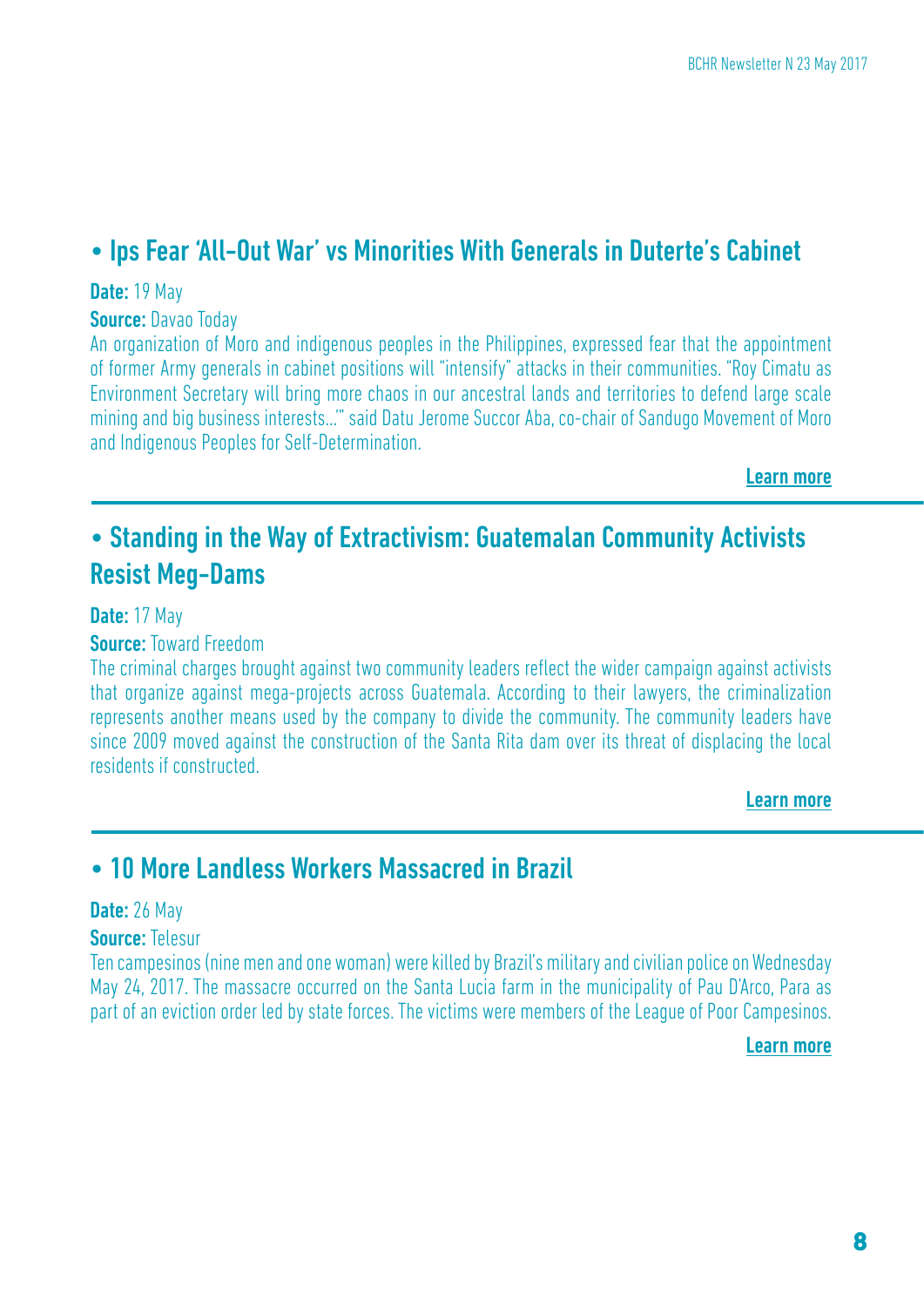# Blogs and Opinions

#### Article by: James G. Stewart The Historical Importance of the Kouwenhoven Trial

Guus Kouwenhoven, a Dutch businessman was convicted for complicity in the war crimes perpetrated less than two decades ago in Liberia and Guinea. The contours of the version of complicity the Kouwenhoven trial employs helps overcome the ubiquitous but overly restrictive debate about the doctrine in Business and Human Rights.

[Learn more](https://tinyurl.com/lexp9ce)

#### Article by: Ciara Dowd and Elodie Aba Why it's Getting Harder (And More Dangerous) to Hold Companies Accountable

There is a crisis of impunity for corporate human rights abuses and it is getting worse. In the work with the Business & Human Rights Resource Centre, the authors track the latest legal developments in holding companies accountable for human rights abuses, to share knowledge among lawyers and ultimately strengthen accountability.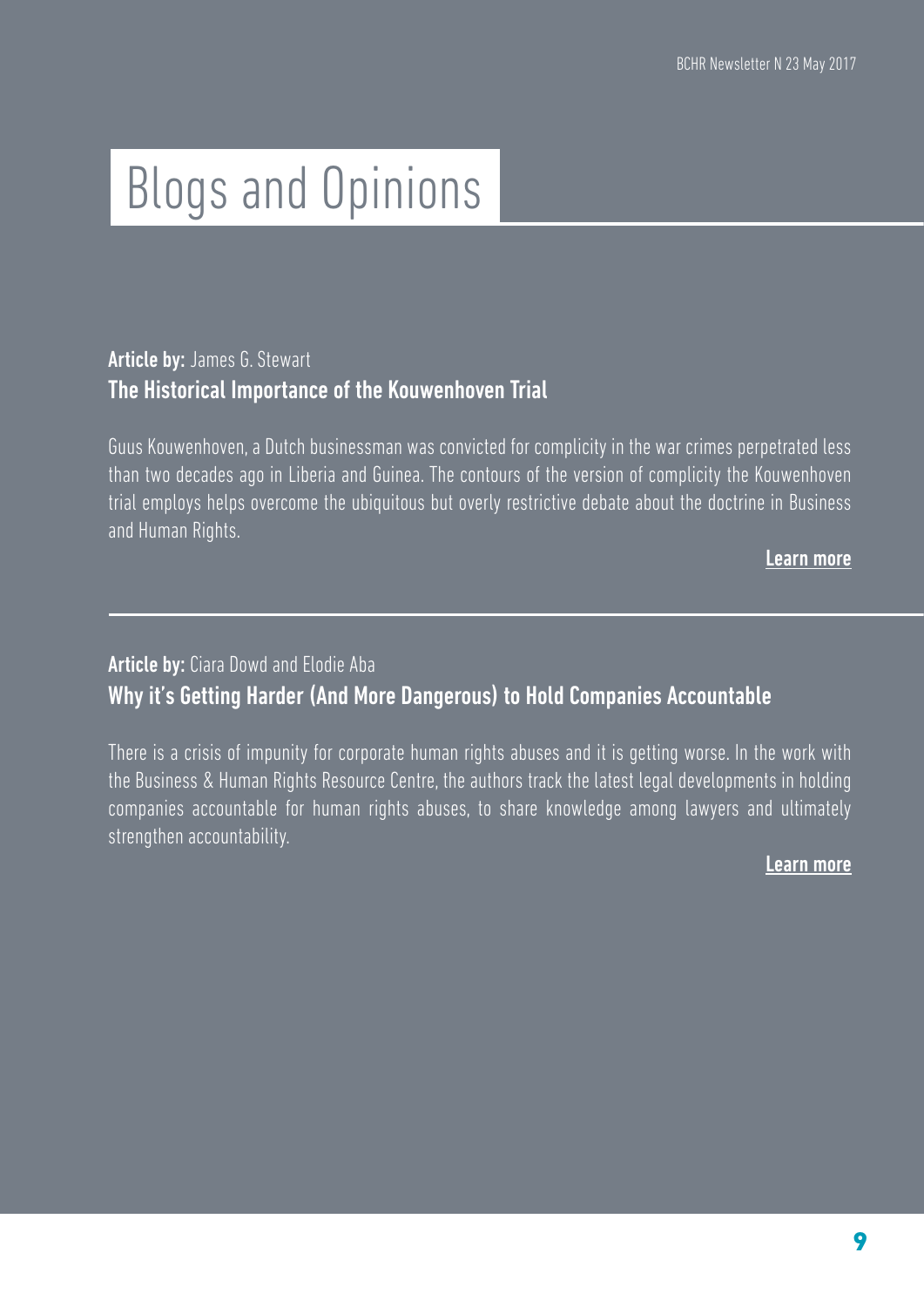## Campaigns

Dear members of the BCHR network,

NOVACT is coordinating the production of a new Spanish guide on Public Procurement and Human Rights in cooperation with lawyers and civil society organizations,and with the support of more than 20 municipalities in Spain, including the City Council of Barcelona. This is a key opportunity to apply specific principles and contract conditions in public procurement process regarding the respect of human rights by business. In this framework, we are interested to identify key international experiences and good practices that can be included in the guide with the aim to ensure responsible public procurement.

We are currently producing until July 2017, so your information and experience can be very useful at this stage. For more information please write to me at [felip@novact.org.](mailto:felip%40novact.org?subject=)

Thank-you in advance, Felip Daza Sierra Codirector NOVACT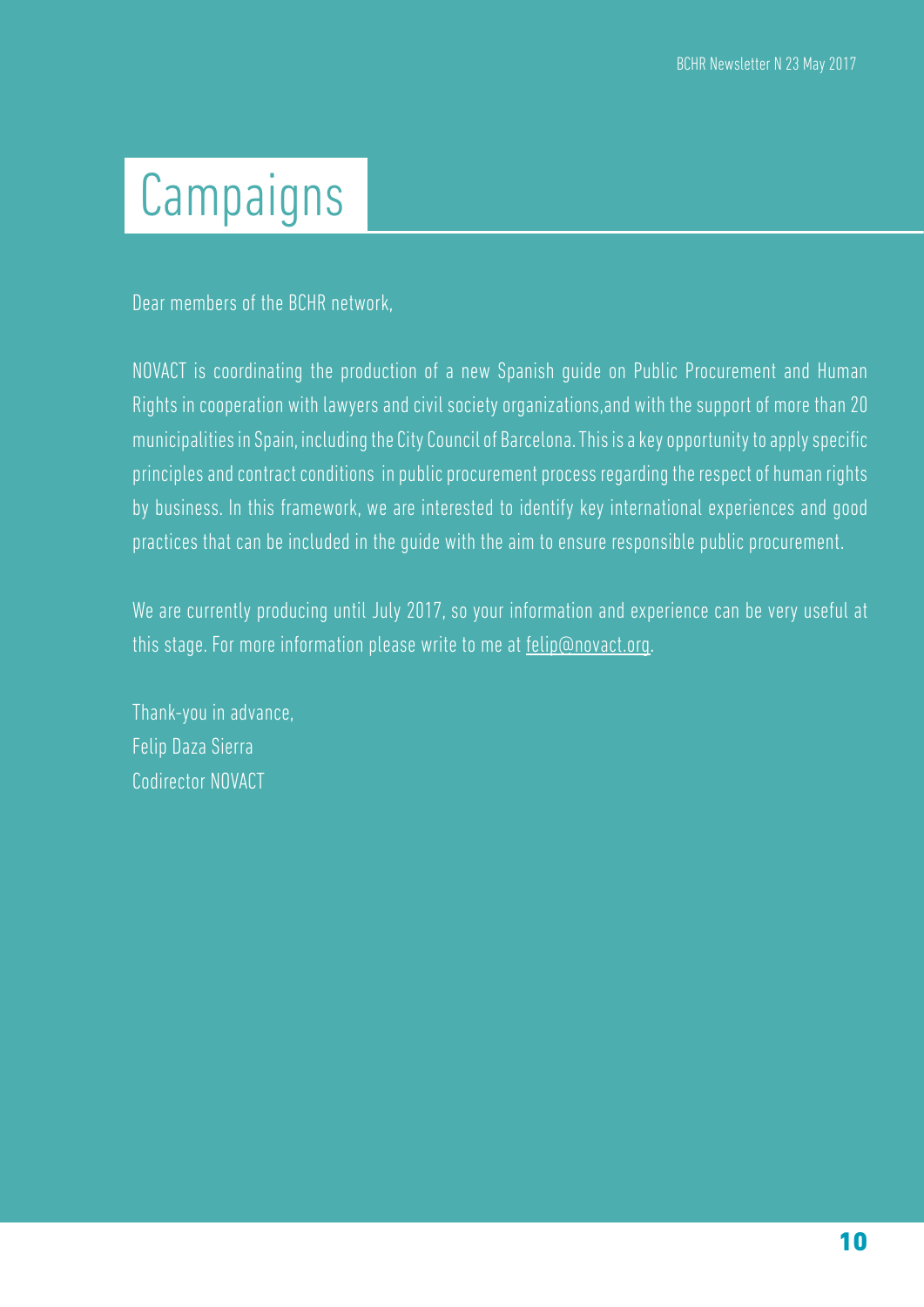## About our Network

The Network brings together researchers, practitioners and NGO members from various fields with the aim of researching and analysing the role of business in conflict situations reducing the human and people's rights violations and any other negative social and environmental impact as well as other adverse consequences. It also looks at the potential role of companies in relation to peace building.

The Network reflects upon the causes, dynamics and consequences of business involvement in armed conflicts and systematic state repression, as well as upon existing or potential responses to such involvements in light of the responsibilities of all concerned actors and ongoing international and local efforts to develop and apply appropriate initiatives and guidelines.

Visit: <http://www.networkbchr.org/>